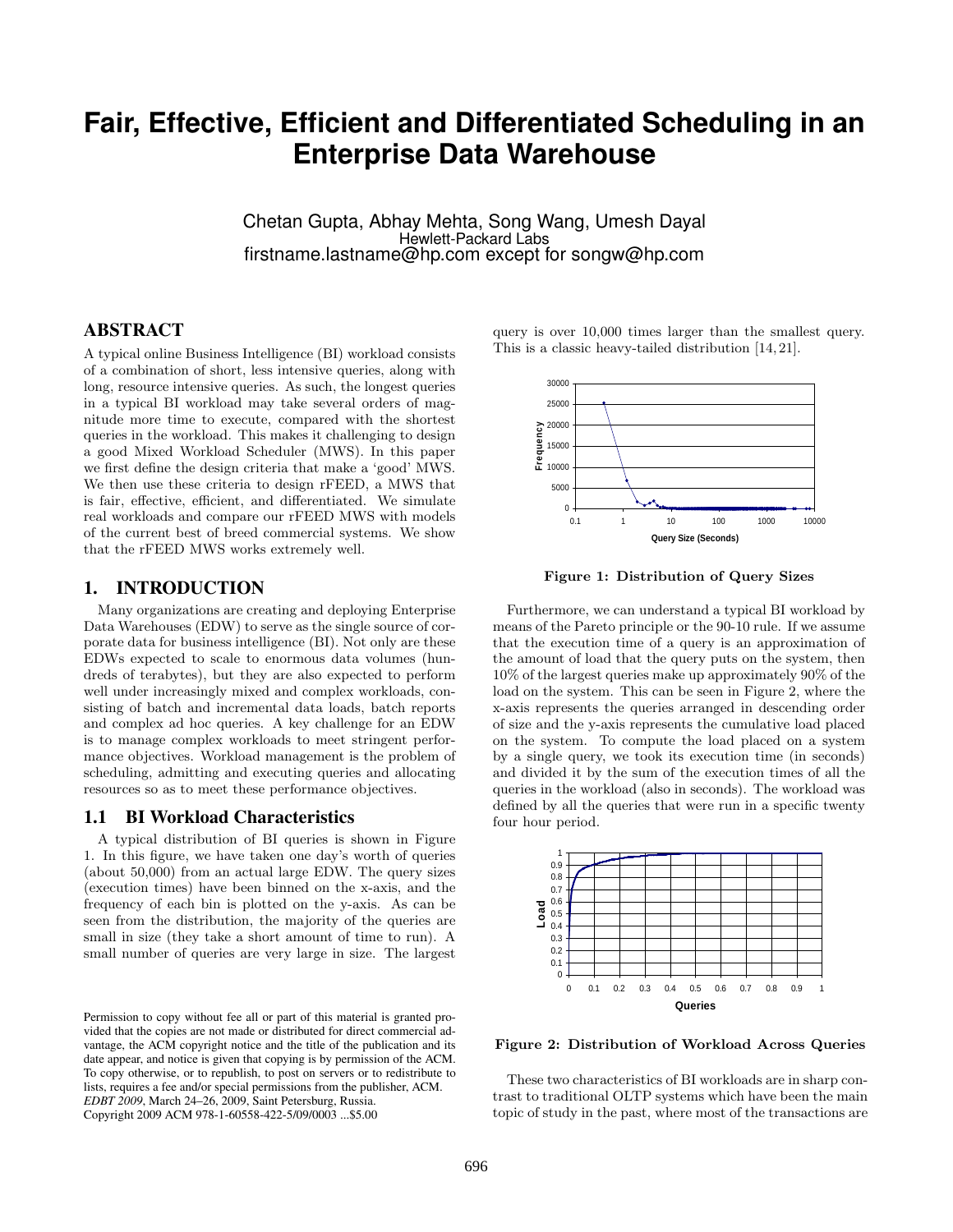of similar sizes and the load is uniformly distributed across the queries. This makes it particularly challenging to design a 'good' Mixed Workload Scheduler (MWS) for the complex BI workloads of tomorrow.

#### 1.2 Desired Properties of an MWS

It is important to clearly define what 'good' means in the context of an MWS. 'Good' can mean that the workload scheduler is fair in that no query starves for resources. 'Good' can also mean that the workload scheduler is effective, in that it reduces the average execution time of all queries. 'Good' can also mean that the workload scheduler is efficient, in that it does not place a large overhead on the system to run. Finally, 'good' can mean that the workload scheduler is differentiated, in that it is service level aware and can provide different levels of service to different queries. Together, we call these criteria the FEED criteria for Fair, Effective, Efficient, and Differentiated.

Note that providing different service levels for different types of queries is an important requirement of a good MWS. A higher service level means that queries assigned to that level will experience better average performance characteristics compared with queries assigned to lower service levels. Typically, batch queries have lower service level objectives than interactive queries. Additionally, the service level objectives for an interactive query may depend on a user's role and position in the corporation.

The four different FEED criteria mentioned above are all important in a 'good' MWS. Notice that these four criteria are often at odds with each other. One can design a 'fair' system by executing in a 'first in first out' (FIFO) mode, but this would not be 'effective' because a short query stuck behind a long one might have to wait for a long time. Similarly, one can design an 'effective' system by executing queries in a 'shortest job first' (SJF) scheme, but this might cause some large queries to starve and never get executed. Similarly, one can design a 'differentiated' system by always giving a higher preference to the queries that belong to a higher service level. However, this system might be neither 'fair', nor 'effective'. In this paper we will systematically study the tradeoffs between these different criteria, and design a 'good' MWS for heavy-tailed BI workloads.

#### 1.3 Studying Stretch

Another key differentiator between past research on OLTP systems and our work on BI systems is the perspective that is used to evaluate the system. In OLTP systems, the key metric used to evaluate the performance is the average response time, or equivalently, the flow of a set of transactions [2]. This is often reported as a throughput number (queries per hour). Most OLTP transactions are similar to each other, so an aggregate measure representing the system perspective of performance is sufficient.

On the other hand, in BI systems, it is the user perspective, not the system perspective that is important. In talking to end users and Database Administrators (DBAs), we have concluded that a better metric to use, to evaluate the system from the user perspective is 'stretch', not 'throughput'. The 'stretch' of a query is the ratio of observed processing time to the ideal processing time. Within a service level, 'stretch' captures the idea of fairness from a user perspective: if a user has a small query he/she will expect a quick response, whereas if the query is large he/she might be willing to wait proportionally longer to get results.

If there is a large variation in the execution time of queries as is the case with BI workloads, the order of execution may not have a large effect on the average response time of the queries, but it may have a big impact on the average stretch of the queries. The example shown in Figure 3 helps illustrate this effect (For this illustrative example, we assume a single queue and a single threaded server).



Figure 3: Average Response Time and Average Stretch of Different Workloads

In workload 'OLTP', there are two queries of size 49 and 51. If the shorter query goes in first (Figure 3.a), the average response time (ART) is 74.50 and the Average Stretch (AS) is 1.48. If the longer query goes in first (Figure 3.b) the ART is 75.50 and the AS is 1.52. Since both queries are approximately the same size, the order has only a small effect on both the ART and the AS.

In the second workload 'BI', the two queries are of size 1 and 99. If the short query goes in first (Figure 3.c), the ART for the workload is 50.50. If the long query goes in first (Figure 3.d), the ART roughly doubles to 99.5. Contrast this to the increase in stretch, which is much more pronounced: If the short query goes in first (Fig 3.c), the average stretch is approximately 1. However, if the long query goes in first (Fig 3.d), the average stretch is 50.50. So, although the reordering of queries caused only a factor of 2 increase in average response time (system perspective), it caused a 50 fold increase in the average stretch (user perspective).

Another advantage of using stretch is that typically, minimizing stretch will also result in lower values of response time, since stretch essentially is response time divided by the expected execution time. In our experimental section, we show that our approach works well for response time too.

Most of the past work studied average response time or throughput, which measures the system performance from the system perspective. In this research, we will be focusing on the user perspective (stretch metric), which is extremely relevant in BI systems, where the query distributions are heavy-tailed and where the ratio between the long queries and the short queries are very large.

### 1.4 Varying BI Workloads

A challenge with the past and current mixed workload schedulers is that they require a significant amount of manual input and tuning, which in turn depends on the expected mix of the workload. This is a big challenge in typical BI environments because the mix of the workload can vary widely and can change continuously. This dynamically changing nature of the workload mix makes it very challenging, if not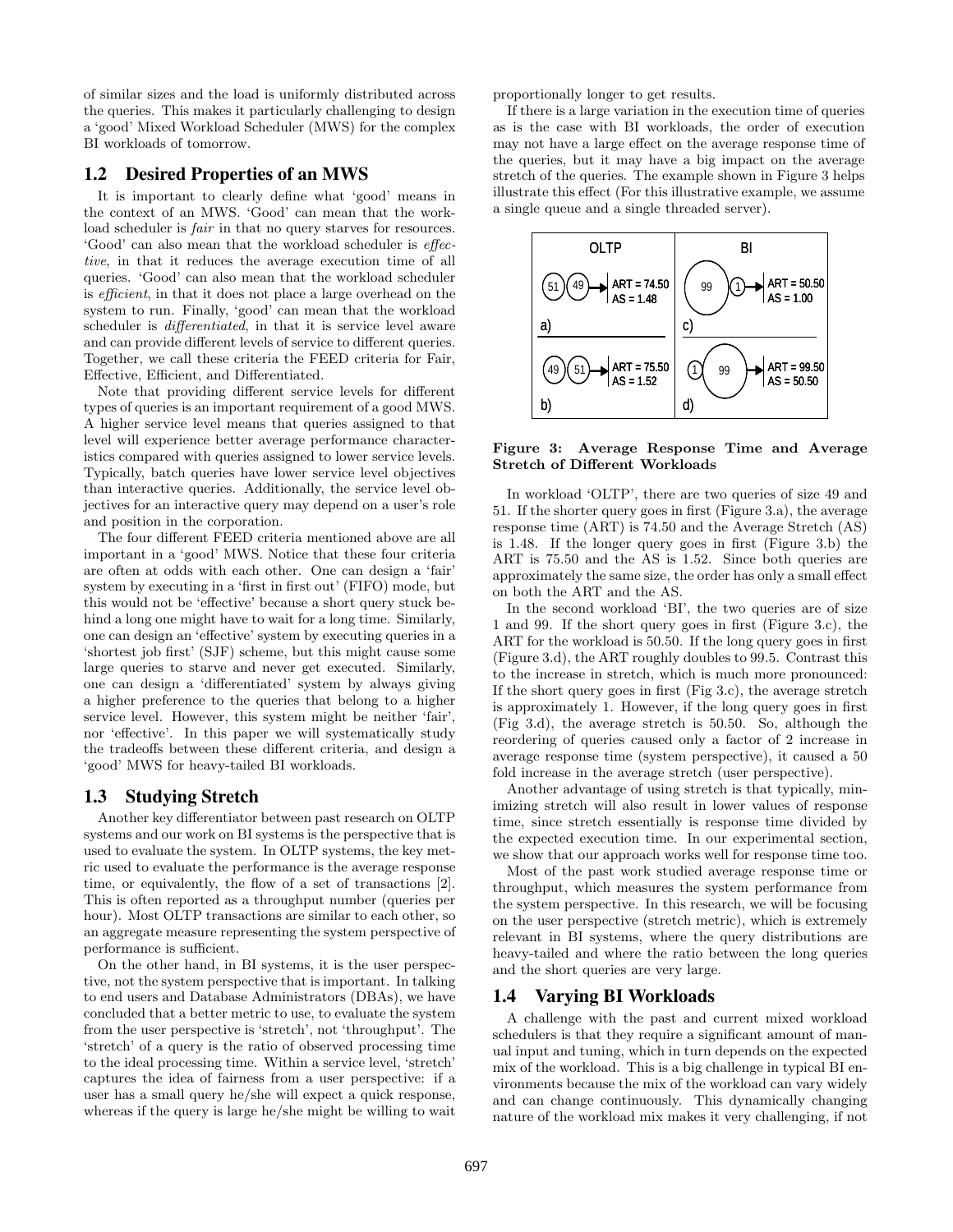impossible for a human to manually tune the mixed workload scheduler.

# 1.5 Our Solution

We address all of the above challenges by designing a new MWS, called rFEED. rFEED is fair, effective, efficient, and differentiated. rFEED is parameterized and we compute the various parameters for practical BI workloads, so it can run without any tuning or manual intervention. We simulate workloads and compare our rFEED MWS with models of the current best of breed commercial systems. We run experiments and show that the rFEED MWS outperforms these methods. Overall, in terms of the average stretch of queries, rFEED does up to 120 times better than the current best-of-breed models. We make four main contributions in this work:

- 1. We identify the important design criteria for a good Mixed Workload Scheduler (MWS).
- 2. We design a MWS based on these criteria and compute the various parameters needed to implement this design for complex, mixed BI workloads.
- 3. We model the current best-of-breed workload scheduler, and compare them with rFEED.
- 4. We show that rFEED does not need any manual tuning, and works very well even with dynamically changing, mixed workloads.

In section 2, we discuss related work. In section 3 we identify the important design criteria. Then in section 4 we present the design of our MWS. We first describe our MWS, and then we compute the various parameters needed for the MWS. In section 5, we describe our experiments. We also model current best of breed workload management systems and then we go head to head against the best of breed models, and show that our MWS does extremely well. Finally we summarize and conclude in section 6.

# 2. RELATED WORK

The scheduling work in academic settings aims towards proving hard bounds for a metric of interest, for example minimizing the average value of stretch. If precise bounds are difficult, approximation results are presented with worst case guarantees. On the other hand, the work in industrial settings in DBMSs aim towards a more hands-on approach where the user specifies various parameters based on experience.

In the academic setting there has been much work in the area of scheduling [6,18]. We are interested in online scheduling, i.e., the query properties are not known in advance. Online scheduling is discussed extensively in [18]. Scheduling is also studied as preemptive and non-preemptive. We take a non-preemptive approach to scheduling since it can be expensive to preempt really small queries that make the bulk of a BI workload.

The scheduling literature focuses on minimizing some metric as a measure of goodness. In our case we are interested in stretch. Two related metrics are flow, which measures the amount of time an item spends in the system and weighted flow, where the flow is weighted with some quantity. Stretch, can be thought of as a special case for weighted flow, where flow is weighted with the processing time. For both these metrics, minimization of the average and the maximum value has been studied. We summarize the work with regards to these metrics below.

It is a well-known result that the Shortest Job First (SJF) minimizes the average value for flow and First In First Out (FIFO) minimized the maximum value for flow. The weighted case  $[2,9,10]$  of flow is known to be NP-hard even on a single machine.

The metric we are interested in is the stretch metric. The stretch metric was first analyzed by Bender [4] in the context of scheduling. They proved that no online algorithm can approximate the maximum stretch to within a factor of  $O(n^{0.5-\epsilon})$  unless  $P = NP$  for the non-preemptive case. Their algorithm though, requires them to know the actual value of max stretch and is not sublinear in complexity. In a further development [5], they describe an algorithm for max stretch that has a much lower complexity then their previous work. Maximum stretch is also considered in Legrand [17] and they provide a heuristic for the online multiprocessor case. Bender et. al. [5] also provide a  $1 + \epsilon$ -polynomial time approximation scheme for average stretch. Muthukrishna et. al. [20] provide some bounds for the average stretch.

Our approach is different from these in two significant ways: (i) We do not wish to just minimize the average or the max stretch, but try to strike a balance between the two, i.e., we don't just want to minimize the average stretch but while doing that we also want to control for the maximum value of stretch; (ii) Also, unlike these past studies we address the issue of different service levels.

In the industrial setting, scheduling has been studied extensively in various scenarios from job shop scheduling to operating systems. Various heuristics like Most Requests First, First Come First Served and Longest Wait First were considered in wireless context by Kalyan [16], in web servers by Friedman [13] and Crovella [12]. Another interesting piece of work is by Bedekar [3] in the context of CDMA. Our approach and our results are different, since we study stretch in the context of DBMS towards meeting the FEED requirements. Query suspend and resume [8] has been used as a internal scheduling strategy in DBMS. Such techniques can be used in conjunction with rFEED.

In the database scenario, scheduling has been considered by Schroeder [22]. Another study that talks about scheduling but in terms of multi-query optimization and operators is that of Sharaf [23]. Like [23] we are interested in the non-preemptive case of the related problem of stretch.

Our scheduling function uses a composite function of processing time and wait time of the queries to be scheduled. A similar idea was used in the context of web scheduling in [11], called alpha-scheduling. Different from their work, we study the stretch of a query. More importantly, we introduce different service levels and suggest specific values for the constants in our rank function.

In the industrial DBMS context, IBM's workload scheduler is called Query Patroller [15]. Different from our proposed approach, in Query Patroller a user (or an administrator) has to specify a number of parameters. They could be: the number of large queries that can be run, the maximum number of queries per user etc. This is done in a mixed workload setting to mitigate the adverse impact of large queries on the smaller queries. Teradata's workload scheduler [7] involves specifying particular time shares for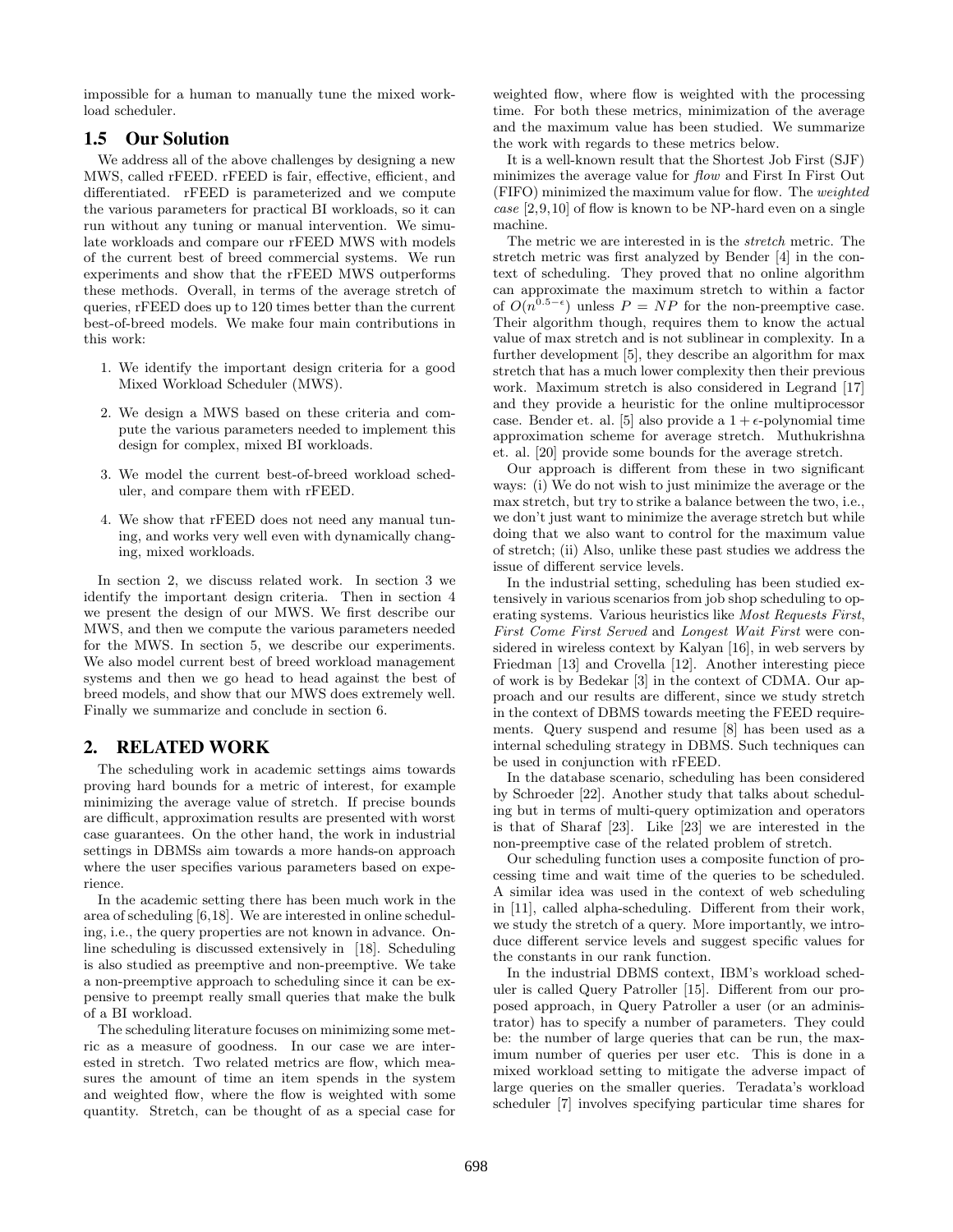different users based on service levels and their needs. Their approach also requires manual intervention. Oracle deploys an approach similar to that of the IBM query patroller.

To the best of our knowledge, there is no existing work that studies stretch in the context of a system being both fair and effective (as discussed later, this requirement can be formalized to an  $l_2$  norm) while at the same time providing differentiated service to different service levels. (A shorter version of this paper is slated to be published [19]). We aim to satisfy these requirements while eliminating the need for manual intervention by data base administrator.

# 3. MIXED WORKLOAD SCHEDULER

As mentioned previously, we will use stretch as the metric of choice to study our scheduling approach.

DEFINITION 1. The stretch of a query  $j$  at time  $t$  is:

$$
S_j = \frac{t - a_j}{p_j} \tag{1}
$$

And when  $t = c_j$ , we get the final stretch for a query:

$$
S_j = \frac{c_j - a_j}{p_j} = \frac{w_j + p_j}{p_j}
$$
 (2)

Where t is the current time,  $c_j$  is the completion time of a query,  $a_i$  is the arrival time and  $p_i$  is the execution time of a query and  $w_i$  is the wait time time of the query.

As we discussed before stretch captures the idea of fairness from a user's perspective, i.e., a user of a short query expects a short response time and a user of a large query expects a large response time.

REMARK 1. By minimizing the stretch of a query we mean minimizing the final stretch. In our text, we use stretch instead of final stretch unless the meaning is not clear from the context.

DEFINITION 2. By the size of query  $q$  we mean the processing time  $p_q$  of the query.

REMARK 2. In this work when we say processing time, we mean the time it would take a query to execute if it was run by itself on a DBMS. Prediction of the execution time is a complex problem. In absence of a mechanism for predicting execution time precisely, the optimizer's estimated execution cost can be used as the processing time. In the experimental section, we introduce error in execution time to account for errors in optimizer's cost estimate. Our approach is independent of the method of computing the expected execution time and more complex execution time estimation approaches can be adopted.

We want to create a mixed workload scheduler (MWS) that follows the FEED properties:

Fair: In an unfair system, queries will have very different values for stretch, i.e., some queries might have a very small value for stretch, whereas others might have a very large value for stretch. A way for obtaining a fairer DBMS is for the MWS to minimize the maximum value of stretch for the queries in the system.

Effective: Effectiveness for a system can be measured by the average value for stretch. A way to make the DBMS more effective then, is for the MWS to minimize the average stretch for queries in the system.

Efficient: In an efficient online system the complexity of the scheduling algorithm should be low otherwise the algorithm might be too expensive to use in a real life scenario. A way for making an MWS more efficient is to make the implementation sub-linear in complexity.

Differentiated: In a differentiated DBMS, different query types and users (based on their importance, needs etc.) should be offered different performance in terms of the average value of stretch, i.e., queries with higher service level requirement should have a lesser stretch than a corresponding query with a lower service level requirement. A way of making an MWS differentiated is to incorporate service level requirements directly into the scheduling function.

# 4. rFEED MWS DESIGN

As mentioned earlier, the challenge for any good MWS is to achieve these goals simultaneously, since these goals can be at odds with each other. We call our approach rFEED since it meets the FEED criterion through a rank function.

We have an external scheduling mechanism that decides on which query is to be let into the DBMS. (Single queue can serve multiple servers.) At all times we maintain a single queue L of queries outside the DBMS. Every query  $q \in L$  is assigned a rank  $R_q$ . At the time of execution the query with the highest rank is admitted into the DBMS for execution. Precisely:

DEFINITION 3. Let  $R_q$  be a rank assigned to a query. Then at any time, the rFEED scheduling scheme first admits for execution the query q with the highest rank  $R_q$  in the queue of queries L.

Unlike traditional designs, we maintain a single queue of queries ordered on the rank function. Having multiple queues can lead to the local optimization of some metric (for example stretch or flow) for every queue. For global optimality we would require to consider all the queries in the various queues. Since, global optimality is the desired outcome, we are better off having a single queue. Note that while the single queue determines the order in which queries are admitted into the DBMS, the execution can have multiple queues for a parallel DBMS.

REMARK 3. In the discussion below we assume without any loss of generality that the minimum possible query size is 1. This can be done by dividing the processing time of each query with that of the smallest query. We will use  $\psi$  for the processing time of the query with the largest processing time.

#### 4.1 Rank Function

We denote the rank of a query  $q$  with  $R_q$  and we aim to achieve the FEED goals simultaneously through the use of a rank function.

#### *4.1.1 Effectiveness*

Our first aim is to make our scheduling effective, i.e., we want to minimize the total value for stretch for a set of queries (which is the same as minimizing the average value).

Consider two queries, with processing times  $p_1$  and  $p_2$  and wait times  $w_1$  and  $w_2$  respectively. We need to decide their order such that the total stretch is minimized. Let the order be: first  $p_1$  and then  $p_2$ . Then the total stretch S would be:

$$
\frac{p_1 + w_1}{p_1} + \frac{p_2 + p_1 + w_2}{p_2} \implies 2 + \frac{w_1}{p_1} + \frac{w_2}{p_2} + \frac{p_1}{p_2} \tag{3}
$$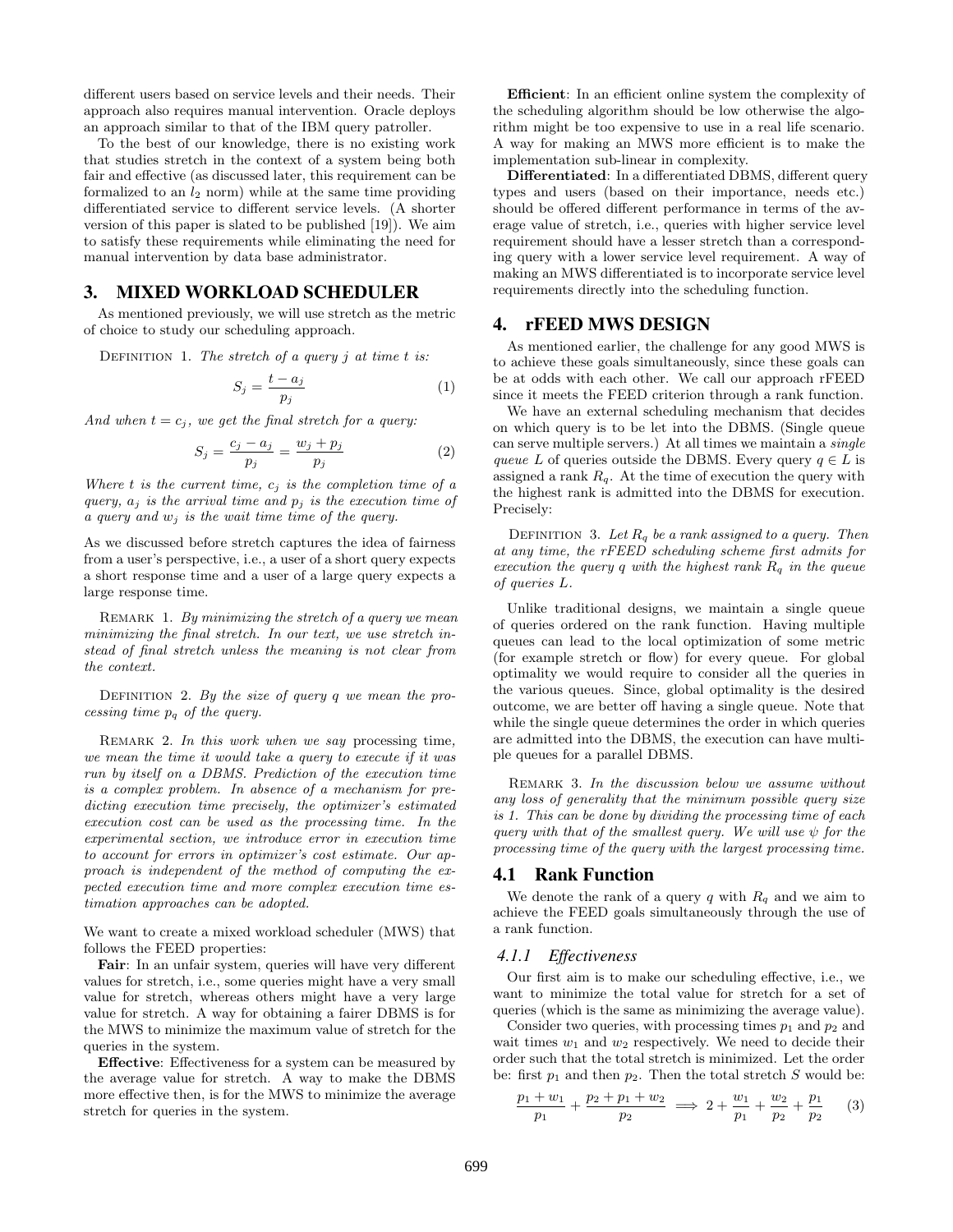In Equation 3, only the last quantity depends on the order and hence to minimize the above quantity,  $p_1$  should be less than  $p_2$ . This gives us our first rule: give a higher rank to the query with the lesser execution time.

To give the highest rank to the shortest query we take the inverse of the processing time. Then the rank becomes:

$$
R_q = \frac{1}{p_q} \tag{4}
$$

Where,  $p_q$  is the processing time for a query q.

Equation 4 is nothing but Shortest Job First or SJF. (As discussed in the previous section, SJF is known to be provably optimal for minimizing total flow).

#### *4.1.2 Fairness*

We want our scheduling scheme to be fair. This means that a larger query, if it has waited for some time, should have a higher rank (and have precedence) compared with a similar sized query that has just arrived. Hence, to discuss fairness we study queries with the same processing time but different waiting times. Mathematically, fairness can be thought of as an attempt to minimize the maximum stretch for any query.

Consider a set of queries with waiting times  $w_1, w_2, \ldots, w_n$ and the processing time equal to 1. If they are executed in the order,  $1, 2, \ldots, n$ , then their stretches would be:  $1 +$  $w_1, 2 + w_2, \ldots, n + w_n$ . To minimize the maximum value of stretch, we need to execute the query with the highest wait  $w_{max}$  first, since if it is kept waiting the highest stretch would become  $w_{max}$  plus some positive quantity.

With this insight, we add a component to Equation 4 for waiting time, i.e., the higher the wait time, the higher the rank should be.

$$
R_q = \frac{1}{p_q} + Kw_q \tag{5}
$$

Where,  $w_q$  is the waiting time for a query and K is some constant. For  $K > 0$ , the longer the query waits, the higher its rank becomes. We add the waiting time and not perform some other operation since we want our equation to be linear in waiting time with a constant slope for efficiency. We discuss this in detail in a section 4.1.4.

Later in the text, we discuss how to assign the value of K such that the two competing goals of fairness and effectiveness can be balanced.

#### *4.1.3 Differentiation*

Our third goal is to provide differentiated service levels to queries based on their QoS requirement, i.e., we want the query with higher service levels to have a higher rank. This can simply be achieved by multiplying the inverse of processing time in Equation 5 by the service level requirement to get:

$$
R_q = \frac{\Delta_q}{p_q} + Kw_q \tag{6}
$$

Where,  $\Delta_q \geq 1$  is the normalized service level for a query q.

The number of distinct values of  $\Delta_q$  is equal to the number of distinct service levels and every query belonging to the same service level will have the same  $\Delta_q$ . For the queries at the lowest service level the value of  $\Delta_q$  is 1 and a higher service level queries will get higher  $\Delta_q$  values.

Equation 6 indicates that, for two queries arriving at the same time and having the same processing time, the query with the higher  $\Delta_q$  will have a higher rank. The effect of multiplying by the normalized service level is to shift the rank of queries of different service levels by  $\Delta$ . We explain with the help of an example.

Example 1. Imagine that the there are two sets of queries with average processing times of 1 and 10 respectively and all of them arrive at the same time. If they have the same  $\Delta_q$ , the smaller queries on average will be executed first. If the smaller queries have  $\Delta_q = 1$  and larger queries have  $\Delta_q = 10$ , then the two sets will be executed interchangeably. If the smaller queries have  $\Delta_q = 1$  and larger queries have  $\Delta_q = 100$ , the larger queries will be executed first.

There is no need to manually compute the  $\Delta_q$  corresponding to the service level. Later on in the text we explain how to obtain a value of  $\Delta_q$  given a Quality of Service (QOS) requirement.

#### *4.1.4 Efficiency*

In an online setting, the scheduling algorithm should have sub-linear complexity. In our context, we cannot afford to sort the queue of queries to obtain the highest rank query every time a new query is to be executed. (For example, on a normal day our customer EDW received more than 67000 queries. Such a large number of queries can easily result in a very long waiting queue).

To avoid this, a priority queue, which is a well known data structure, can be used. If implemented as a heap, it has  $O(logn)$  complexity for both insertion and updating of the queue.

In rFEED, we use the rank function to insert queries into the priority queue. Every time a new query  $q$  comes in, we insert the new query in the order of its rank  $R_q$ . To insert a query in order, for the new query q, we compute its rank  $R_q$ and also of those queries with which it is compared during insertion. For a new query the waiting time is zero, i.e.,  $t = a_q$ . Then,  $R_q = \frac{\Delta_q}{p_q}$ , and for the existing queries, the rank of each query can be computed as  $R_q = \frac{\Delta_q}{p_q} + Kw_q$ , where  $w$  is the waiting time for that query.

Typically, in a priority queue, the priority of an inserted element does not change after insertion. In our case, since the rank is a function of time, the rank of every query changes with time. However, since the rank is linear in time and changes at the same rate  $K$  for all the queries, the relative order of queries does not change, i.e., if query a is ahead of query b at the time of insertion, it will continue to remain so. Similarly, if a query  $a$  is behind query  $b$  at the time of insertion, it will continue to remain so. In other words, the queue maintains the order of queries once the queries are inserted.

This means that, as time progresses we do not need to update the rank of every query but only of those queries with which the query to be inserted is to be compared. As with priority queues in general, this gives us  $O(logn)$  complexity.

#### *4.1.5 Discussion*

The idea behind the rank function is to look at both the processing time and wait time in a single equation so that while the smaller queries are executed quickly, the larger queries do not have to wait infinitely to get executed. This is done so that the minimization of the average value for stretch does not lead to a large increase in the maximum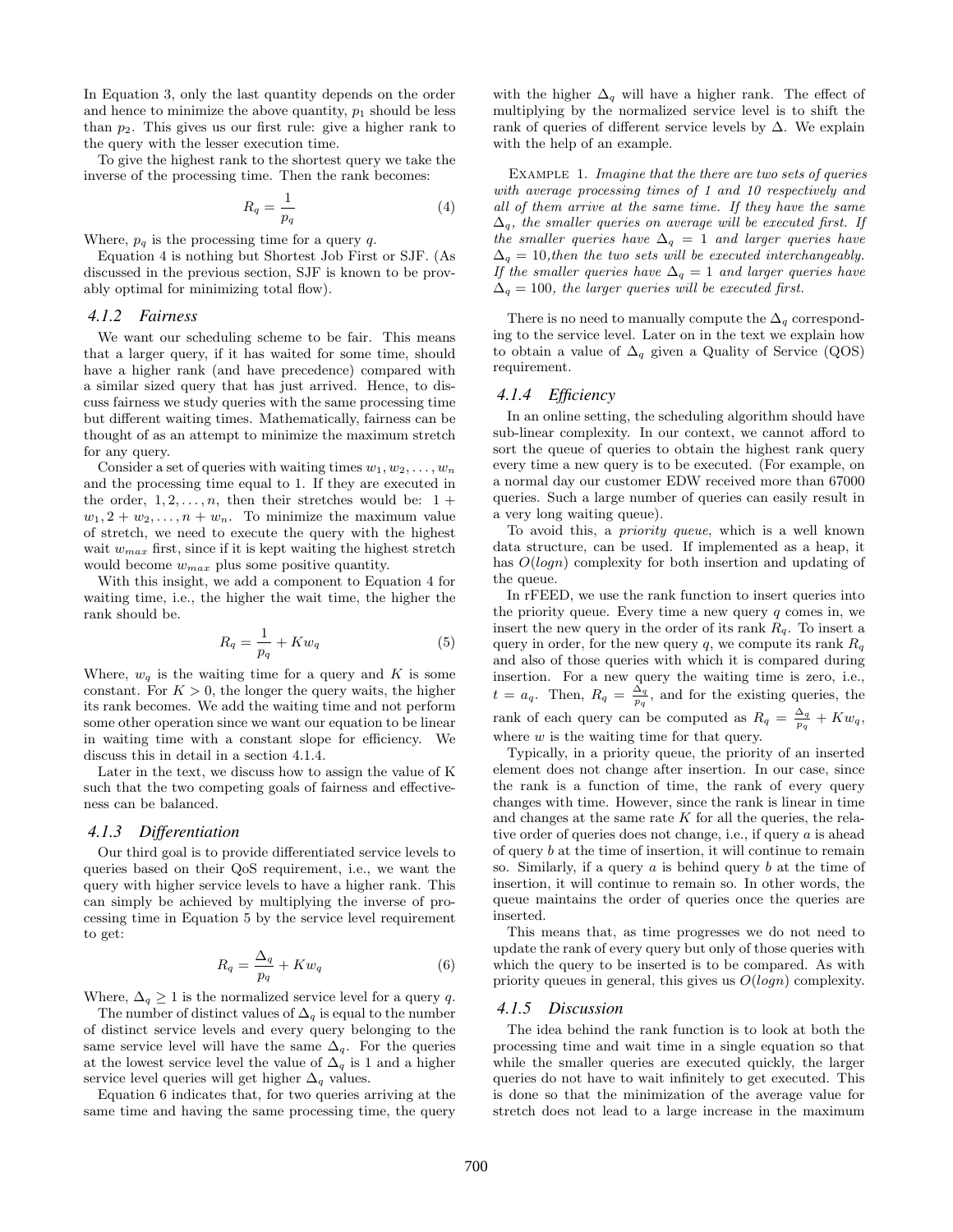value of stretch. For rFEED to be efficient, the fact that our rank equation is linear in wait time gives us nice properties, in that it can be converted to a sub-linear algorithm using priority queues. Finally, multiplying the rank function with  $\Delta_q$  has the effect of giving a higher rank to queries coming from higher service levels.

#### 4.2 Computing K for  $\Delta_q$

Based on our value of  $K$ , our rank function generalizes some well known scheduling functions. If  $K = 0$ , then the algorithm becomes Shortest Job First (SJF). Having a nonzero K ensures that ranks of the larger queries increases and at some point their ranks starts becoming greater then new smaller queries. For values of  $K$  greater than some constant, the algorithm becomes First In First Out (FIFO), i.e., queries are scheduled without regard for their processing times.

For the analysis below, recall that the shortest possible waiting time and smallest query size is 1 and the size of the largest query is  $\psi$ . For ease of illustration, in the discussion below we assume that all queries have the same normalized service level.

Our scheme will behave as a FIFO scheme when the largest query with waiting time of 1 has a higher rank than a newly arrived smallest query. In that case, using Equation 6:

$$
\frac{1}{\psi} + K \times 1 > \frac{1}{1} + K \times 0 \implies K > 1 - \frac{1}{\psi} \tag{7}
$$

So for all values of  $K > 1 - \frac{1}{\psi}$ , our scheme will behave as a FIFO queue.

Equation 7 includes the largest query size, which is unknown in advance. In practice a reasonable estimation based on experience is used. In our experiments we have shown that the precise value is not necessary but an approximation is sufficient.

In the related works section we mentioned that SJF is considered optimal for minimizing the total flow and FIFO minimizes the maximum flow. In other words,  $K = 0$  would give us an effective algorithm and  $K = 1 - \frac{1}{\psi}$  will give us a fair scheme. So, if we use a value of K such that  $0 < K <$  $1 - \frac{1}{\psi}$ , we should get a scheme that is fair and effective.

Now we show how to compute  $K$  to achieve our goal of fairness and effectiveness in the context of stretch. For the rFEED scheme, query b supersedes another query a iff,  $R_b$  $R_a$ , i.e. From Equation 5 (Assuming  $\Delta_a = \Delta_b = 1$ ):

$$
\frac{1}{p_a} + Kw_a < \frac{1}{p_b} + Kw_b \implies K < \frac{p_a - p_b}{p_b p_a} \frac{1}{w_a - w_b} \tag{8}
$$

We first look at effectiveness. Imagine that the query of the largest size  $\psi$  arrives at time  $t_q = t$ . For effectiveness, we want any query that arrives at time  $t + \delta_t$  (for ease of argument we assume  $\delta_t \geq 1$ ) to have a higher rank than the largest query. In Equation 8, assuming query  $a$  is the one with the size  $\psi$  and query b arrives at time  $t + \delta_t$ , we get (since query b arrives later  $w_a - w_b = \delta_t$ ):

$$
K < \frac{\psi - p_b}{\delta_t \psi p_b} \tag{9}
$$

In Equation 9, as the value of  $p<sub>b</sub>$  increases, the value of K decreases. To ensure that all queries are able to overtake the largest query with size  $\psi$ , we need the lower bound for K, which we can obtain with  $p_b = \psi - 1$ , the size of the second smallest query. With this we get the first bound for  $K$ :

$$
K < \frac{1}{\delta_t \psi(\psi - 1)}\tag{10}
$$

In Equation 10, as the value of  $K$  decreases the system becomes more and more unfair. For example, in Equation 10, if we were to stipulate that any query  $b$ , even if it arrives at time  $t + 2$ , should be able to overtake query a of size  $\psi$ arriving at time t, i.e.  $\delta_t = 2$ . We get:  $K < \frac{1}{2\psi(\psi - \epsilon)}$ . This means that as  $\delta_t \to \infty, K \to 0$ .

This follows the intuition that as  $K$  tends to zero the system behaves more and more like a SJF system, which though being highly effective is also very unfair. To obtain a fair behavior while maintaining effectiveness, we equate K to its upper bound, which can be obtained by  $\delta_t = 1$ . Hence:

$$
K < \frac{1}{\psi(\psi - 1)} \approx \frac{1}{\psi^2} \tag{11}
$$

Equation 11 means that we take  $K$  to be the inverse of the square of the largest query size, where query sizes have been normalized by the size of the smallest query.

Since  $\psi > 1$ ,  $\frac{1}{\psi(\psi-1)}$  is always greater than  $1-\frac{1}{\psi}$ , hence form Equation 7 rFEED MWS does not behave as a FIFO and since  $K \neq 0$ , rFEED never behaves as an SJF.

REMARK 4. In this discussion  $\psi$ , is assumed to be the largest query size historically. In practice (as we show in the experiments), it is not required that  $\psi$  be known precisely, but an approximation would suffice.

#### *4.2.1 Avoiding Starvation*

A problem with scheduling algorithms can be starvation, i.e., the query never gets to execute. Shortest Job First (SJF) which is known to be optimal for the non-preemptive case of average flow time can suffer from this problem in an online scenario as some long running job might never get a turn to execute. Our rFEED never causes starvation. The rank of a newly arrived query is  $\frac{\Delta_q}{p}$ . This will be largest for the query with the smallest processing time,  $p = 1$ , and the largest value of  $\Delta_q = \Delta_{max}$  in which case the rank will be  $\Delta_{max}$ . The longest time a query may wait before its rank becomes  $\Delta_{max}$  is:

$$
\frac{\Delta_q}{p} + Kw = \Delta_{max} \implies w = \frac{1}{K}(\Delta_{max} - \frac{\Delta_q}{p}) \tag{12}
$$

The largest value for waiting time  $w$  from Equation 12 is  $\frac{1}{K}(\Delta_{max}-\frac{\Delta_q}{\psi})$ , where  $\psi$  is the size of the largest query. After waiting for this long a query  $q$  will necessarily have a higher rank than any incoming query and will be the first one to get executed.

#### 4.3 Mapping Service Levels

Now, we show how service levels can be mapped to Quality of Service (QoS) requirements, i.e., we map  $\Delta_q$  in Equation 6 to QoS.

Service level requirements can come in various forms but very often they are specified in terms of system performance, i.e., a query a from a higher service level should receive r times the system resources as compared to a query b from a lower service level. This directly translates to query performance, i.e., for two same sized queries  $a$  and  $b$ , query  $a$ from a higher service level will have a stretch that is  $\frac{1}{r}$  times the stretch of query b from a lower service level. In the discussion below, we discuss how to achieve this type of service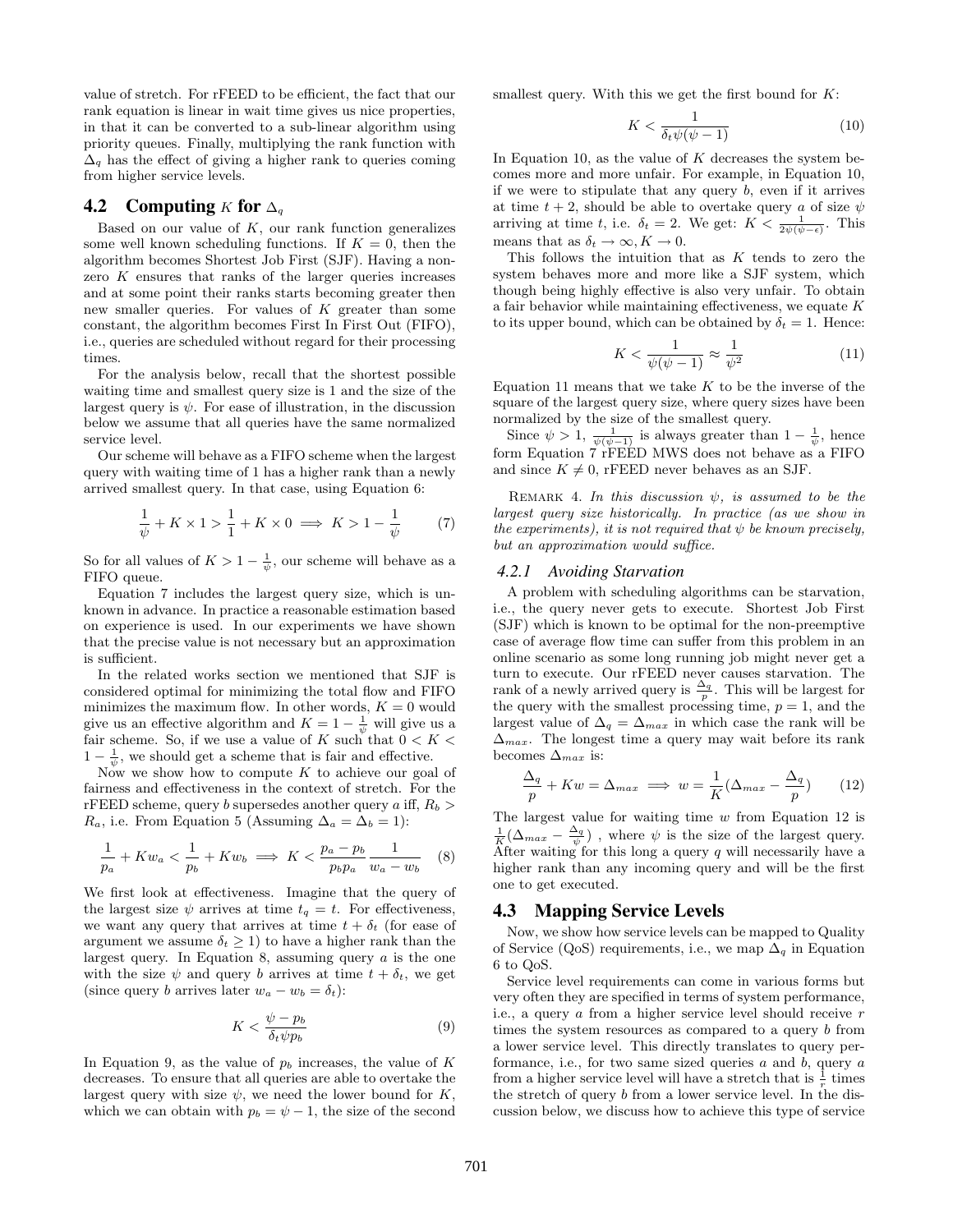level requirement, i.e., what should the value of  $\Delta_q$  be, for a query to achieve a particular QoS.

We take the case of two normalized service levels 1 and  $\Delta$ . Let there be  $N_1$  queries whose normalized service level is 1 and  $N_{\Delta}$  queries whose normalized service level is  $\Delta$ . Let's consider a query with execution time slightly greater than  $p + \epsilon$ , where  $\epsilon$  is an arbitrary small number. Having a normalized service level  $\Delta_q = \Delta$  means that the rank of a newly arrived query of size p from  $\Delta_q = 1$  is the same as the rank of a newly arrived query of size  $p\Delta$  from  $\Delta_q = \Delta$ .

The ratio r of stretches of a query of size  $p + \epsilon$  for the two different service levels will give us a way to map  $\Delta$  to service level requirements. (In the analysis below all terms with subscript  $\Delta$  mean that they have  $\Delta_q = \Delta$  and with subscript 1 mean that they have  $\Delta_q = 1$ ).

From Equation 1 we know that the stretch requires us to know the waiting times and the processing times. We base our analysis on the assumption that all queries arrive at the same time. Then, the waiting time of a query is the sum of the execution times of all the queries that would be executed before it based on the rank function. For example, assume there are three queries  ${q_1, q_2, q_3}$  with execution times  $\{1, 2, 3\}$  respectively, at the same service level. According to the rank function their order of execution is  ${q_1, q_2, q_3}$ . Then the wait time for  $q_1$  is 0, for  $q_2$  is 1, and for  $q_3$  it is  $1 + 2 = 3$ . Once the waiting time is computed, computing the stretch is straightforward.

Now, we consider a query of size  $p + \epsilon$ . For a query with  $\Delta_q = 1$ , the total waiting time for a query of size  $p + \epsilon$  will be the sum of the following two quantities:

- 1. The total execution time of all queries with  $\Delta_q = 1$ , which have a processing time less than or equal to  $p$ . Let this number be  $T_{1,p}$ .
- 2. The total execution time of all queries with  $\Delta_q = \Delta$ , which have a processing time less than or equal to  $p\Delta$ . To compute this, we look at the rank function. A query with  $\Delta_q = \Delta$  is executed before query with  $\Delta_q = 1$  if  $R<sub>\Delta</sub> > R<sub>1</sub>$ . Now, since the waiting time at the time of insertion is zero for all queries, this means:  $\frac{\Delta}{p\Delta}$  >  $\frac{1}{p_1} \implies p_\Delta < p_1 \Delta.$

This means that all queries with normalized service level  $\Delta$  with size up to and including  $p\Delta$  will be executed before the query of size  $p + \epsilon$  from the service level with normalized service level 1. Let the total execution time of these queries be  $T_{\Delta,p\Delta}$ 

Similarly, for a query with  $\Delta_q = \Delta$ , the total waiting time will be the sum of the following two quantities:

- 1. The total execution time of all queries with  $\Delta_q = \Delta$ , which have a processing time less than or equal to p. As before, let this number be  $T_{\Delta,p}$ .
- 2. The total execution time of all queries with  $\Delta_q = 1$ , which have a processing time less than or equal to  $\frac{p}{\Delta}$ . A query with  $\Delta_q = 1$  is executed before query with  $\Delta_q = \Delta$  if  $R_1 > R_{\Delta}$ . Now, since the waiting time at the time of insertion is zero for all queries, this means:  $\frac{1}{p_1} > \frac{\Delta}{p_{\Delta}} \implies p_1 < \frac{p_1}{\Delta}.$

This means that all queries with normalized service level  $\Delta$  with size up to and including  $\frac{p}{\Delta}$  will be executed before the query of size  $p + \epsilon$  from the service level with normalized service level 1. Let the total execution time of these queries be  $T_{\Delta,\frac{p}{\Delta}}.$ 

The ratio r of the stretches for a query of size  $p + \epsilon$  with normalized service level  $\Delta$  to that of a query of size  $p + \epsilon$ with normalized service level 1 is  $(\epsilon \to 0)$ :

$$
r = \frac{T_{1,p} + T_{\Delta,p} + p}{T_{\Delta,p} + T_{\Delta,\frac{p}{\Delta}} + p} \tag{13}
$$

It is important to note that the quantity  $T_{\Delta, \frac{p}{\Delta}} = 0$  for all  $\frac{p}{\Delta}$  < 1, i.e., no queries exist whose size is smaller than 1.

The distributions of the query can be modeled using some distribution and a closed form for  $\Delta$  can be obtained. For instance, for Pareto distribution (with Minimum Value 1 and Pareto Index 1) using the same analysis as above we obtain (For the full derivation please refer to the Appendix):

$$
\Delta = e^{\frac{(r-1)(N_1 \ln p + N_\Delta \ln p + p)}{N_\Delta + r N_1}}
$$
\n(14)

A similar computation can be done for the ratio of waiting times, to get a more simplified expression. We illustrate that with an example below:

Example 2. The QoS might be of the form: "For an average size query, a query from a higher service level should have a wait time of less than r as compared to a query from a lower service level". We will now compute  $\Delta$  for this  $QoS$ , assuming  $N_1 = N_\Delta$ . From Equations 14 and 13(The processing times need not be taken into account for ratio of wait times):

$$
r = \frac{\ln p + \ln p\Delta}{\ln \frac{p}{\Delta} + \ln p} \implies r = \frac{\ln p^2 \Delta}{\ln \frac{p^2}{\Delta}}
$$

$$
\implies \ln p^2 \Delta = r \ln \frac{p^2}{\Delta} \implies p^2 \Delta = \frac{p^{2r}}{\Delta^r}
$$

$$
\implies \Delta = p^{\frac{2(r-1)}{r+1}}
$$

This would mean for example that for an average size of 10, and  $r = 3$ ,  $\Delta = 10$ , *i.e.* the waiting time of a query of size 10 and normalized service level 3 will be  $\frac{1}{10}$ <sup>th</sup> the waiting time of corresponding query of size 10, but with a normalized service level of 1.

#### 5. EXPERIMENTAL RESULTS

In this section we will show that rFEED has the desired FEED properties of fairness, effectiveness and differentiation. The fourth property of efficiency is built into the rank function as discussed previously.

Creating an MWS, testing it and comparing it with other schemes on a live production system can be prohibitively expensive. Hence, our experimental results were obtained from simulations. (All our simulations were done on the Extend Simulation Environment).

We perform three different experiments. For each experiment we compare rFEED with the state of the art, which has been modeled as a resource share system,  $RS_{opt}$ . For each experiment we compare the  $l_2$  norms for stretch. We provide a comparison of the average values of stretch as well. The details are presented below.

We begin our discussion by presenting a single metric by which we simultaneously measure fairness and effectiveness.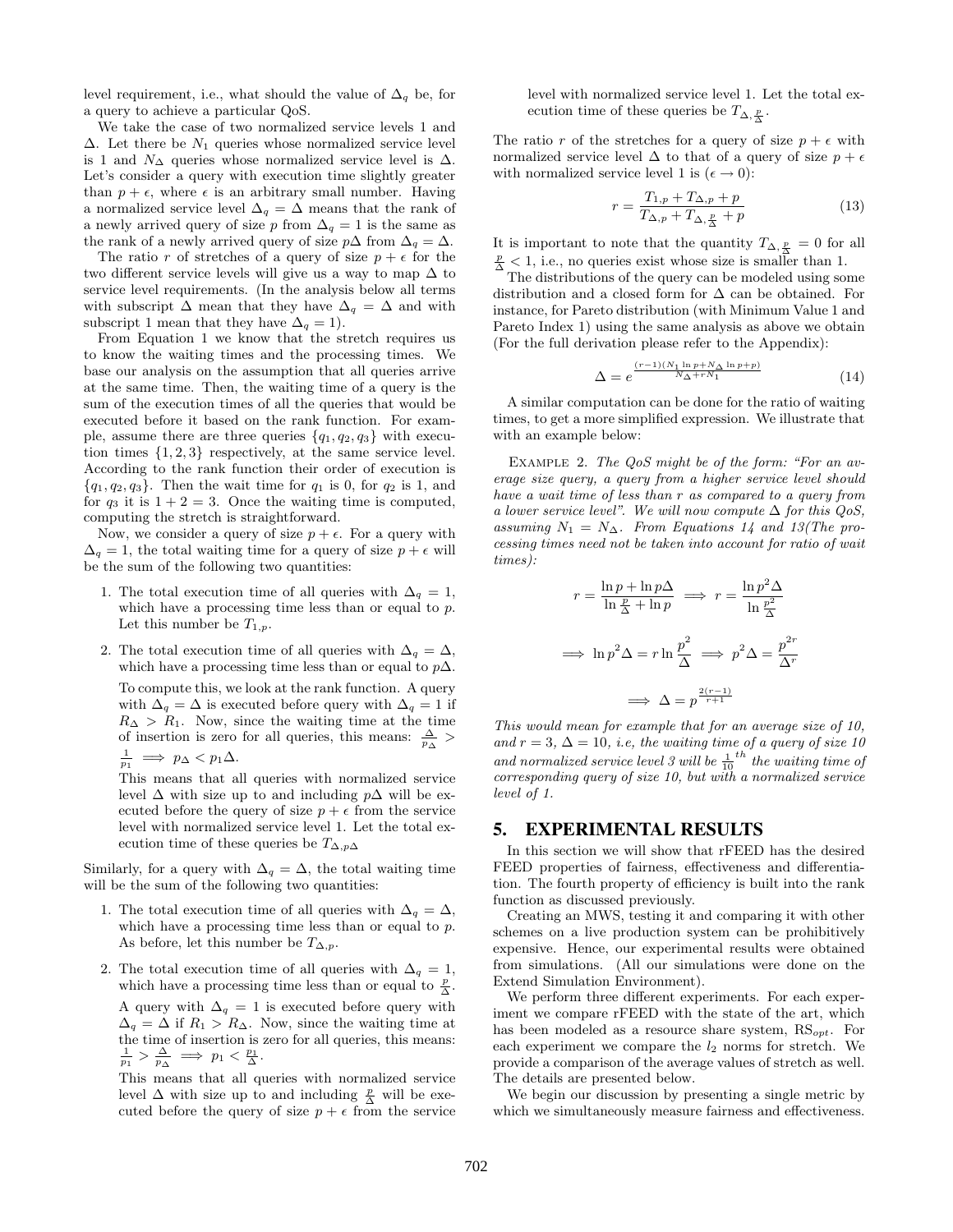# **5.1** The  $l_2$  Norm for Stretch

We have previously discussed that the two requirements of fairness and effectiveness can be at odds with each other, i.e., a fair system could be ineffective or an effective system could be unfair. Effectiveness can be understood as the average case performance and hence is measured by the average value and the fairness can be thought of as the worst-case performance and measured by the maximum value. We need a metric that captures both.

A common trade-off between the average case and the worst-case performance is the  $l_2$  norm [1, 23]. We use the l<sup>2</sup> norm for stretch to demonstrate 'goodness' of our results. The  $l_2$  norm for stretch is defined as:

DEFINITION 4. The  $l_2$  norm of stretch, for a set of queries DEFINITION 4. The  $l_2$  norm of stretch, for a set of queries  $\{q_i : i = 1 \dots n\}$  with stretches  $\{s_i : i = 1 \dots n\}$  is  $\sqrt{(\sum_{1}^{n} s_i^2)}$ .

The aim of a good MWS should be to lower the  $l_2$  norm for stretch. We will use this metric to compare rFEED with the resource share system( $\mathrm{RS}_{opt}$ ) and show that the  $l_2$  norm for stretch for rFEED is consistently less than that for  $RS_{opt}$ and sometimes by an order of magnitude.

## 5.2 Experimental Framework

#### *5.2.1 Experiments*

We have done three sets of simulations with different approaches to set the query processing time for scheduling purpose. This processing time is assumed to be the time the query would take to run if run by itself on a system.

Pareto Distribution: We simulate a set of queries whose processing times are drawn from a Pareto distribution with minimum value 1 and the Pareto Index of 1.

Optimizer Cost Estimate: Next we introduce a optimizer cost estimate with error. Our rank function would work with this cost the same way as it would with actual processing times, if the cost were directly proportional to the actual processing time. However, very often even this is not the case. To account for such an error, for each query we multiply the processing time with a function to give us the estimated cost. We draw the error from a normal distribution with  $N(1, 0.2)$ . In real life we would have the optimizer cost and the actual processing time would be an error of the optimizer cost.

Actual Processing Times: We obtained the execution data from a production system of a customer. We used these execution times as processing times for queries. The execution times however were obtained when the system was loaded, i.e., a number of queries were running concurrently. The system was fully loaded all the way and we assume that all queries were equally affected. Hence, this data is clean enough to be used as an approximation of processing time. (It is very impractical to get the execution time data from queries running by themselves on a production system.)

#### *5.2.2 Simulation Environment*

For each of the experiments above, we compare rFEED with a generalization of the state of the art resource share system  $\text{RS}_{opt}$ . For rFEED we model two different scenarios,  $rFEED<sub>1</sub>$  and  $rFEED<sub>10</sub>$  to study differentiation with different normalized service levels. The settings of the three scenarios for corresponding service levels are listed in Table I.

The distribution of queries are independent from the query execution time. The settings of service levels are based on

Table 1: Parameter Settings for Service Levels

| Service Level                      | High   | Medium | $_{\text{Low}}$ |
|------------------------------------|--------|--------|-----------------|
| % in Query Workload                | $30\%$ | 50%    | 20\%            |
| Resource $\%$ in RS <sub>opt</sub> | 30%    | 50%    | 20%             |
| $\Delta s$ in rFEED <sub>1</sub>   |        |        |                 |
| $\Delta s$ in rFEED <sub>10</sub>  |        | 10     | 100             |

some typical scenarios.

In  $RS_{opt}$  the CPU is divided among the three service levels in exact proportion of the number of queries of different service levels. Thus, for example, a query with ideal processing time of 1 second with medium service level will run at least (without waiting for others) 2 seconds in the  $RS_{opt}$ . We call it "optimal" in the sense that the proportional resource slicing will keep the CPU always busy, without finishing queries from one service level earlier than others. Within each service level, queries are scheduled using a FIFO queue. Note that in real life this will not be the case. We tried to compare with the best scenario.

We create two scenarios for arrival rates of queries, steady state and peak load. We use Poisson arrival for online queries. We first estimate the mean execution time either through repeated samples (in the case of Pareto Distribution) or through the actual data (in the case of Optimizer Cost Estimate and Actual Processing Times). We then use Little's Law to set the mean arrival intervals of the queries. Little's law states that at steady state the arrival rate is same as the mean service rate. So for the steady state the mean arrival interval is set as the mean execution time. For peak loads we take the square root of the steady state arrival interval.

For rFEED we need the size of the largest query,  $\psi$ . For experiments with a Pareto Distribution, this might not be known precisely. Instead we take the average value of the largest value from several samples. Thus the value of  $\psi$  used could be away from the real value. This situation is similar with the real life scenarios since the largest query size might not be known in advance. Our experiments show that our rFEED strategy still work well with only approximate  $\psi$ .

For each of the six experimental configuration (3 different sets of execution time and two arrival rates) we did 10 different runs. We used 1000 queries per run. The reported results are averages over the 10 different runs. The DBMS is modeled as a concurrent system with the multi-programming level (MPL) fixed to ten.

We now describe our results. For each experiment, we have computed the  $l_2$  norms of stretch under all three scheduling mechanisms for the overall set of queries and also for each of the three different service levels. We plot the  $l_2$ norms as a ratio, where each value is normalized by the value of rFEED<sub>1</sub>. As discussed earlier, the lower the  $l_2$  norm of stretch, the better the MWS is. Hence, the ratio of the  $l_2$ norm of stretch of  $RS_{opt}$  to that of rFEED, if greater than 1, indicates that rFEED is superior to  $RS_{opt}$ . We also plot the average values of stretch for all the experiments in a separate chart.

Since comparing the  $l_2$  norm for different service levels between  $\text{RS}_{opt}$ , rFEED<sub>1</sub> and rFEED<sub>10</sub> is not fair, we instead focus on studying the  $l_2$  norm between these scheduling strategies for the same service level. Our results clearly differen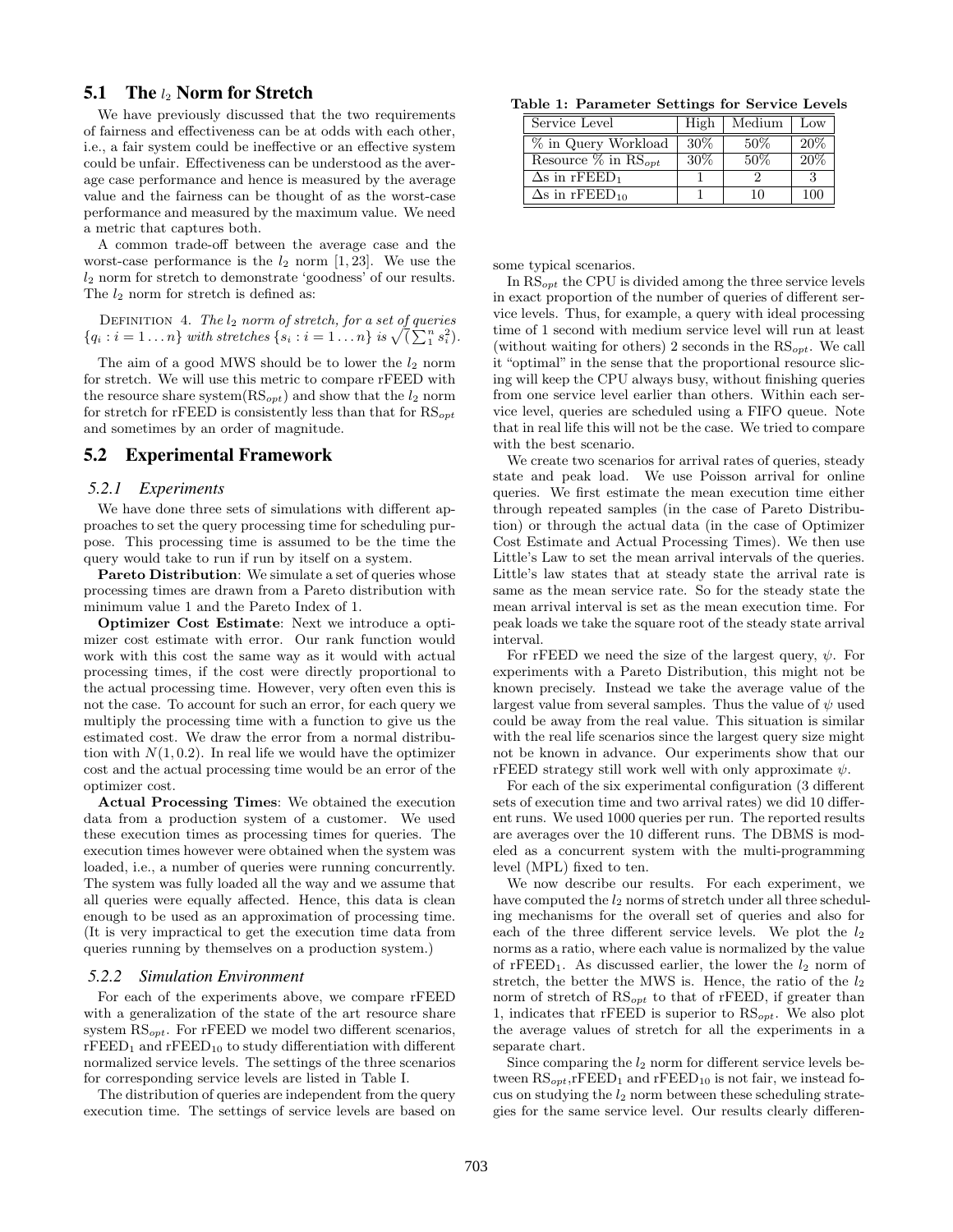tiates our rFEED from others.

# 5.3 Exp. 1: Execution Time with Pareto Distribution

This was the experiment as described before where the execution times are drawn from a Pareto distribution with minimum value 1 and the Pareto index 1.

In Figure 4 and Figure 5, we have plotted the results for this experiment. The mean execution time was approximated to 10. Hence the two different arrival rates corresponding to steady state and the peak load were  $\lambda_1 = 10$ and  $\lambda_2 = 3.16$ . We found  $\psi$  (as discussed before) to be equal about 4000.  $K$  in the Equation 6 was computed using Equation 11 and was found to be  $6.3 \times 10^{-8}$ .



Figure 4:  $L_2$  Norm for Pareto Distribution with Steady State Load

In Figure 4 we have plotted the results for the steady state system. As described before, we have plotted the ratios which are obtained by dividing the values with corresponding values from  $rFEED_1$ . From the  $l_2$  norm for all the queries, we can observe that the  $l_2$  norm of the  $RS_{opt}$  is 3.19 times  $rFEED_1$  and 2.79 times  $rFEED_{10}$ . In other words,  $rFEED<sub>1</sub>$  provides 319% improvement and  $rFEED<sub>10</sub>$  provide 279% improvement over the state of the art.

rFEED has better  $l_2$  norm for all the service levels for both  $rFEED_1$  and  $rFEED_{10}$ .

In Figure 5 we have plotted the results for peak load. Here the percentage improvement for  $rFEED_1$  is  $2734\%$  over  $RS_{opt}$  and for rFEED<sub>10</sub> it is a 433\% improvement. This shows that rFEED provides significant improvement with peak loads.

There is differentiation that can be seen by comparing different service levels between  $\text{RS}_{opt}$ , rFEED<sub>1</sub> and rFEED<sub>10</sub>. The ratio of  $l_2$  norm for the highest service level between  $rFEED_{10}$  and  $rFEED_1$  is 0.77, i.e., for  $rFEED_{10}$ , the  $l_2$  norm was 77% of that of  $r\text{FEED}_1$ . This indicated that  $r\text{FEED}_{10}$ has higher differentiation than  $rFEED_1$ .

If we compare  $\text{rFEED}_{10}$  and  $\text{RS}_{opt}$  we see for the lowest service level, the  $l_2$  norm for  $RS_{opt}$  is 1.42 times that for  $rFEED<sub>10</sub>$ , for the medium service level it is 31.05 times that of  $RS_{opt}$  and for the highest service level  $RS_{opt}$ 's  $l_2$  norm is  $40.32$  times that of  $rFEED_{10}$ . It can be seen that as we go to higher service levels the ratio of the  $l_2$  norms steadily increases indicating that rFEED<sup>10</sup> differentiates very well.



Figure 5:  $L_2$  Norm for Pareto Distribution with Peak Load

Even with such high differentiation, overall  $\text{rFEED}_{10}$  is  $433\%$ better than  $RS_{opt}$ .

# 5.4 Exp. 2: Execution Time with Optimizer Estimate

This was the experiment as described before where the execution times are drawn from a Pareto distribution with minimum value 1 and the Pareto index 1 and cost was computed by multiplying the processing time by an error derived from  $N(1, 0.2)$ . The scheduling was done using the error and the results were computed with the processing time.

In Figure 6 and Figure 7, we have plotted the results for this experiment. Like the previous experiment the mean execution time was approximated to 10, arrival rates corresponding to steady state and the peak load were  $\lambda_1 = 10$ and  $\lambda_2 = 3.16$  and K was  $6.3 \times 10^{-8}$ .



Figure 6:  $L_2$  Norm for Cost with Steady State Load

In Figure 6 we have plotted the results for the steady state system. As before the ratios have been plotted. For the overall  $l_2$  norm,  $RS_{opt}$ 's  $l_2$  norm is 2.01 times that of  $rFEED<sub>1</sub>$  and 1.18 times that of  $rFEED<sub>10</sub>$ . Both  $rFEED<sub>1</sub>$ and rFEED<sub>10</sub> have better  $l_2$  norm than  $RS_{opt}$  for all service levels.

There is some differentiation as the ratio of  $l_2$  norm of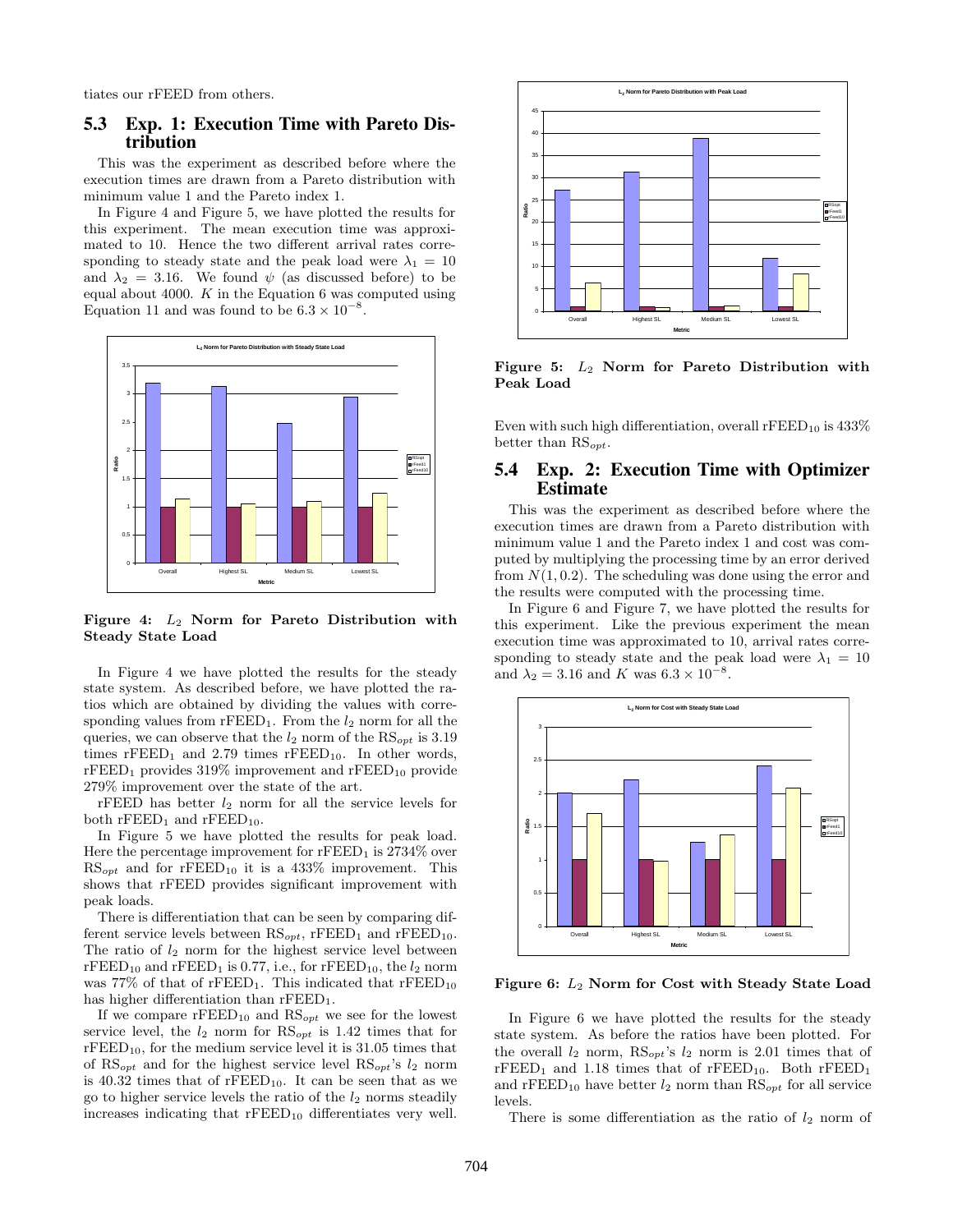$rFEED_{10}$  and  $rFEED_1$  increases from highest service level to lowest service level.



Figure 7: L<sup>2</sup> Norm for Cost with Peak Load

In Figure 7 we have plotted the ratios for peak load. Here the percentage improvement for  $rFEED_1$  is  $2522\%$  over  $RS_{opt}$  and for rFEED<sub>10</sub> it is a 557% improvement.

Again, like Experiment 1, by comparing  $rFEED_{10}$  and  $RS_{opt}$  we can see that rFEED<sub>10</sub> provides significant differentiation without paying a very high cost in the overall results. For the lowest service level, the  $l_2$  norm for  $RS_{opt}$  is 1.14 times that for  $rFEED_{10}$ , for the medium service level it is 28.95 times and for highest service level it is 33.69 times that of  $rFEED<sub>10</sub>$ .

When comparing with the results of Experiment 1, it can be seen that our performance does not suffer significantly because of the error in cost estimation. It seems that rFEED is robust to modest mis-estimates in computation of processing times.

## 5.5 Exp. 3: Execution Time with Actual Processing Time

As mentioned before, we obtained actual execution times from a customer and used them as an approximation of processing times.

We had more than 65000 actual processing times. For each run, we sampled a 1000 of these processing times. The average execution time was 24.5 seconds, so the steady state arrival rate,  $\lambda_1$  was 24.5 and the peak arrival rate,  $\lambda_2$  was 4.7. The largest query was close to 10000 seconds, so K was  $10^{-8}$ .

In Figure 8 and Figure 9, we have plotted the results for this experiment.

In Figure 8 we have plotted the ratios for the steady state system. The results are interesting here, in that we see differentiation even for a steady state scenario. For the overall  $l_2$  norm,  $\text{RS}_{opt}$ 's  $l_2$  norm is 2.47 times that of rFEED<sub>1</sub> and 1.58 times that of  $rFEED_{10}$ . In terms of service levels however, rFEED performs better than  $\text{RS}_{opt}$  only for the highest service level. This behavior is an example of differentiation and is not undesirable since we want the highest service levels to perform better than the other two service levels but not at a significant cost to the overall quality of results.

In Figure 9 we have plotted the results for the peak load scenario. The results this time are really impressive.



Figure 8: L<sup>2</sup> Norm for Customer X Data with Steady State Load



Figure 9:  $L_2$  Norm for Customer X Data with Peak Load

The overall  $l_2$  norm, for  $\mathrm{RS}_{opt}$  is 110 times that for  $\mathrm{rFEED}_1$ and 89.7 times for that of  $rFEED_{10}$ . The ratios are in a similar large for all three service levels.

## 5.6 Average Stretch

Customers are also often interested in the average value of stretch. In Figure 10, for each experiment we have plotted two bars. The first bar indicates the ratio of the average stretch value for  $RS_{opt}$  to the average stretch value for rFEED<sub>1</sub> ( $\frac{RS_{opt}Average Streetch}{rFEED_1Average Streetch}$ ) and the second bar indicates the ratio of the average stretch value for  $RS_{opt}$  to the average stretch value for r $\text{FEED}_{10}$  ( $\frac{RS_{opt} Average Streetch}{rFEED_{10} Average Streetch}$ ).

For all the three experiments  $r\text{FEED}_1$  and for both steady state and peak load scenarios, the ratios are greater than 1 indicating that rFEED<sup>1</sup> has lower average stretch than  $RS_{opt}$  for all cases.

For  $rFEED_{10}$ , the ratio is more than 1 for five out of the six scenarios, where it is slightly higher (20%) for the steady state case of Experiment 3.

Again, with peak loads the ratios are much larger as compared to steady state, with the highest value being 123. This means that the average stretch for  $RS_{opt}$  was 123 times that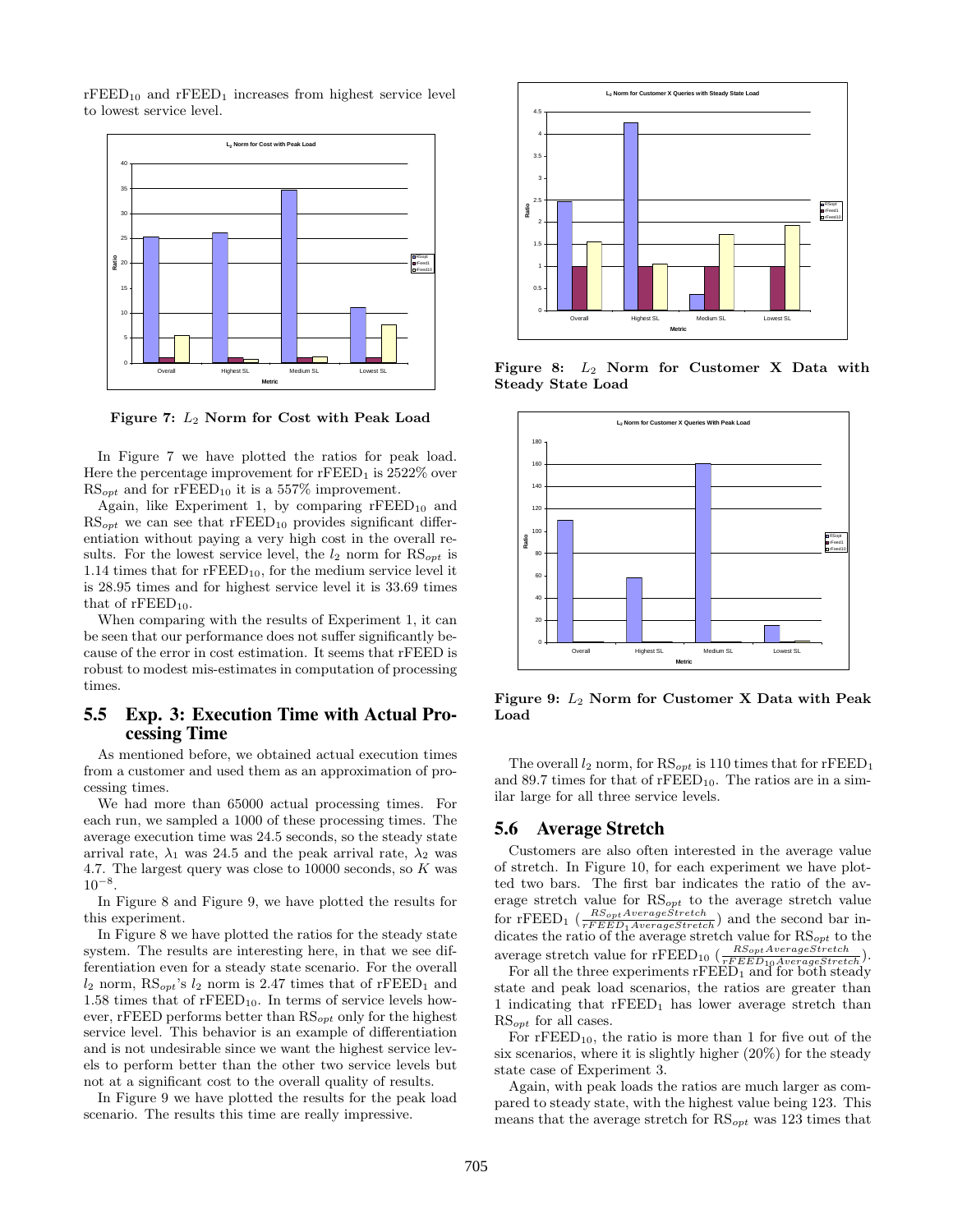of  $rFEED<sub>1</sub>$  for the experiment with actual processing times.



Figure 10: Average value for Overall Stretch for Various Experiments

#### 5.7 Response Time

Although, in this work our primary metric of interest is stretch, response time is also an important consideration. In general, rFEED does very well with response time but it requires a different computation for the value of  $K$ . Due, to lack of space we present two experimental results to compare rFEED with other techniques. We compare with FIFO, SJF and a technique called Greedy With Rounding(GWR). GWR is like our technique suitable for online scheduling and also requires an estimate of the largest query size.

We did two sets of experiments both with Pareto distribution with minimum value 1 and the Pareto index 1. For each experiment we present the mean of 10 runs, and there were 10000 queries in each run. The mean arrival rate  $\lambda$  was 10 in Experiment 1 and was 3.16 in Experiment 2. We assumed  $\psi = 10000$ . We used a single server model with no service levels. The results are tabulated in Table II, where it can be seen that rFEED does much better than FIFO and GWR. SJF is optimal for response time and rFEED performs very closely to SJF. SJF is unsuitable for online scheduling since it causes starvation. Furthermore, if we were to compute  $K = \frac{1}{\psi^3}$ , our performance would is same as SJF.

Table 2: Results for Response Time

|                  | <b>FIFO</b> | GWR      | SJF      | $r$ FEED |
|------------------|-------------|----------|----------|----------|
| $\lambda = 3.16$ | 17589.66    | 9314.27  | 1150.312 | 1165.91  |
| $\lambda = 10$   | 22024.52    | 13852.97 | 2816.87  | 4920.169 |

### 5.8 Discussion

From the experiments the following things can be observed:

- 1. rFEED performs better than a resource sharing system for the  $l_2$  norm of stretch under various experimental conditions.
- 2. For a peak load scenario, where the waiting queues could be large in length rFEED does significantly better than a resource share system.
- 3. Both  $rFEED_1$  and  $rFEED_{10}$  provide differentiation, where  $rFEED_{10}$  provides more differentiation.
- 4. Differentiation does not come at a large cost to the overall results.
- 5. rFEED is robust to moderate mis-estimates in processing times.
- 6. rFEED does significantly better than  $RS_{opt}$  even when the average value of stretch is used as a metric.
- 7. Although, rFEED works well in practice it has a few limitations:
	- (a) It depends on knowing the query execution time which is not always known. However, in this case the optimizer cost can be chosen.
	- (b) If the value of  $\psi$  is very large, it can lead to small values for  $K$ , which could result in ignoring of the wait time.

#### 6. CONCLUSIONS

There are four major challenges with managing mixed workloads. First, a typical BI workload is heavy-tailed, with many small queries and a few large queries. In fact, just 10% of the queries often account for up to 90% of the load on a typical EDW. Second, the user perspective is critical in measuring the performance of an EDW, thus making the stretch metric extremely important. Third, a good MWS needs to be fair, effective, efficient and differentiated, all at the same time. Fourth, the BI workloads change dynamically so manual tuning is not practical.

We have designed an MWS that tackles all these challenges. Our design, called the rFEED scheduler, is simple in design, powerful in its performance, and is practical for implementation. We have presented a general scheduling function and then shown how to compute the various parameters to make it implementable. Furthermore, we have modeled the best-of-breed commercial schedulers, and have run our new rFEED scheduler head-to-head against this model. rFEED does significantly better.

The rFEED scheduler has been slated for incorporation into HP's commercial, enterprise class, DBMS offering.

# 7. ACKNOWLEDGMENTS

We thank Michael Fisher, Rao Kakarlamudi, Vijay Bellam, Zbigniew Omanski, Hans Zeller, Seetha Laksmi, Ahmed Ezzat, Gary Melnik and the many other engineers that have helped with several practical aspects of this work.

# 8. REFERENCES

- [1] N. Bansal and K. Pruhs. Server scheduling in the lp norm: a rising tide lifts all boat. In STOC, pages 242–250, 2003.
- [2] L. Becchetti, S. Leonardi, A. Marchetti-Spaccamela, and K. Pruhs. Online weighted flow time and deadline scheduling. J. Discrete Algorithms, 4(3):339–352, 2006.
- [3] A. Bedekar, S. Borst, K. Ramanan, P. Whiting, and E. Yeh. Downlink scheduling in CDMA data networks. GLOBECOM, 5:2653–2657, 1999.